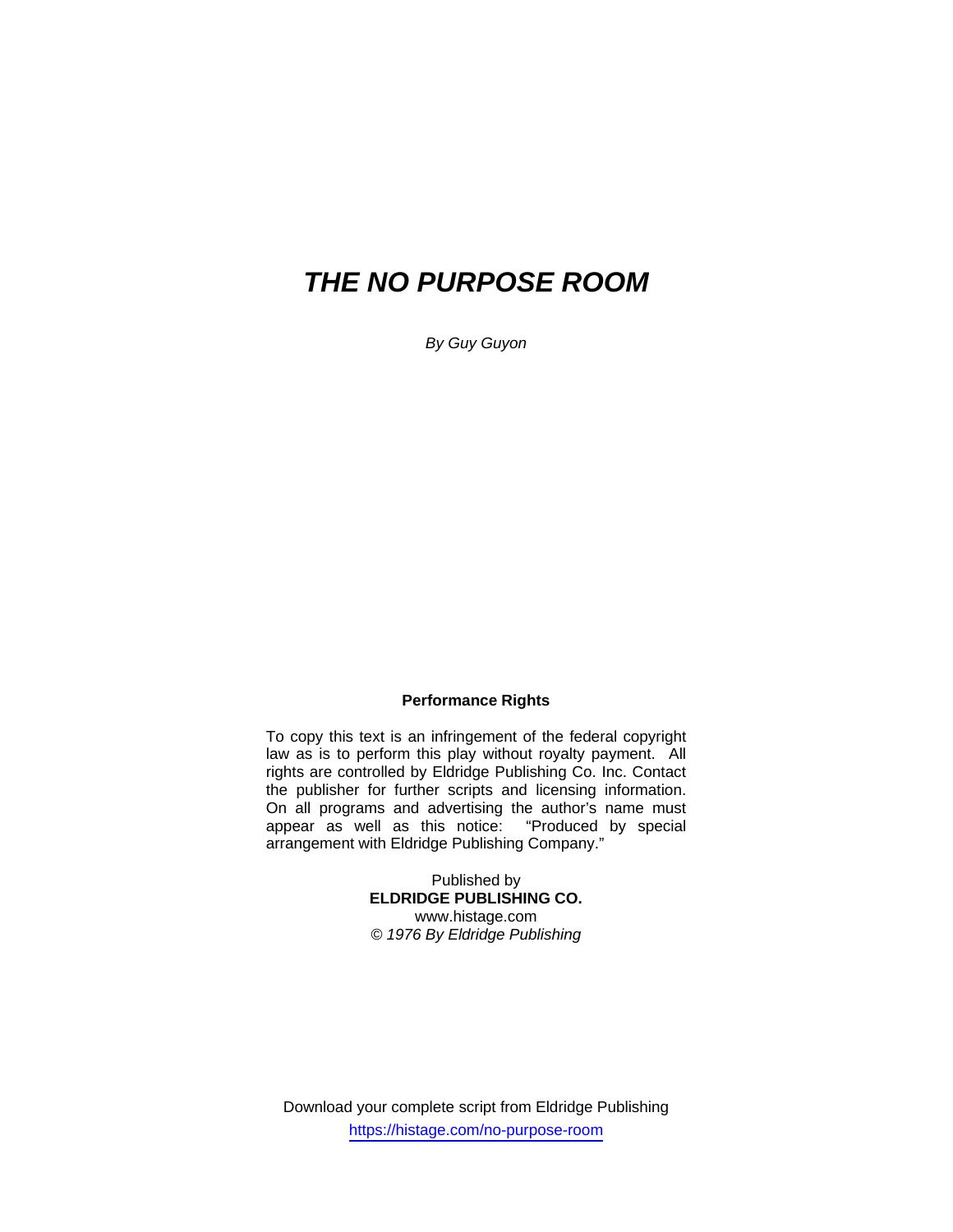### **STORY OF THE PLAY**

- **ACT I:** Miss Pricilla Louise Peacock is hired at midterm by Mr. Gregory, principal of Webster High School, to replace Miss Marie Fosdick Perrigrue, the drama coach, who has suffered a breakdown. It is imperative that she assume her duties at once since the yearly review and variety show is already in rehearsal. The first person Pricilla meets is Bob Huges, the young and handsome basketball coach. Since the stage is located in the gym, it isn't long before a conflict breaks out between them over the use of the joint facility. Tom Bradley, a science teacher and friend of Bob's, adds fuel to the fire by being openly sympathetic to Pricilla, Archie, captain of the basketball team, complicates the situation by becoming strongly attracted to the new teacher. Two girls let the air out of some basketballs so they won't "take up so much room" and the fight is on. The Act ends with Bob threatening to close the show and get rid of Pricilla as well.
- **ACT II:** The Act opens with the review and variety show in rehearsal. Because her car wouldn't start, Pricilla arrives an hour late. But for Archie's help - and the basketball team - she wouldn't have made it at all. Bob and Pricilla have patched up their differences of the previous week and are now on polite speaking terms. However, when Bob discovers that Archie broke training rules, he becomes angry. He becomes more angry still when Archie tells him that he (Archie) and Pricilla are practically engaged. Bob confronts Pricilla with this and a heated argument ensues. Pricilla slaps him sharply across the face and, in his anger and frustration, Bob suddenly kisses her soundly. His anger mounts to rage when she reacts by laughing and Bob vows that she will pay for this and not to forget it!
- **ACT III:** It is four weeks later and the opening night of the REV-A-RI-ETY SHOW as it is now called. The audience now becomes an actual part of the play by being the assembled audience for the variety show. Consequently, some members of the cast are "planted" in the audience and speak their lines from that location. The "performance" has progressed only briefly when Bob attempts to stop the show and meets with an accident that dazes him but does not injure him seriously. In his dazed condition, he realizes what he did not suspect or would not admit and confesses that he really loves Pricilla. He blacks out and collapses, a doctor is called for and comes up from the audience and Bob is taken to his office. The president of the school board takes charge. By the time Bob returns, a solution satisfactory to all is reached. The play ends with the entire cast singing the Grand Finale songs of the Rev-a-ri-ety Show.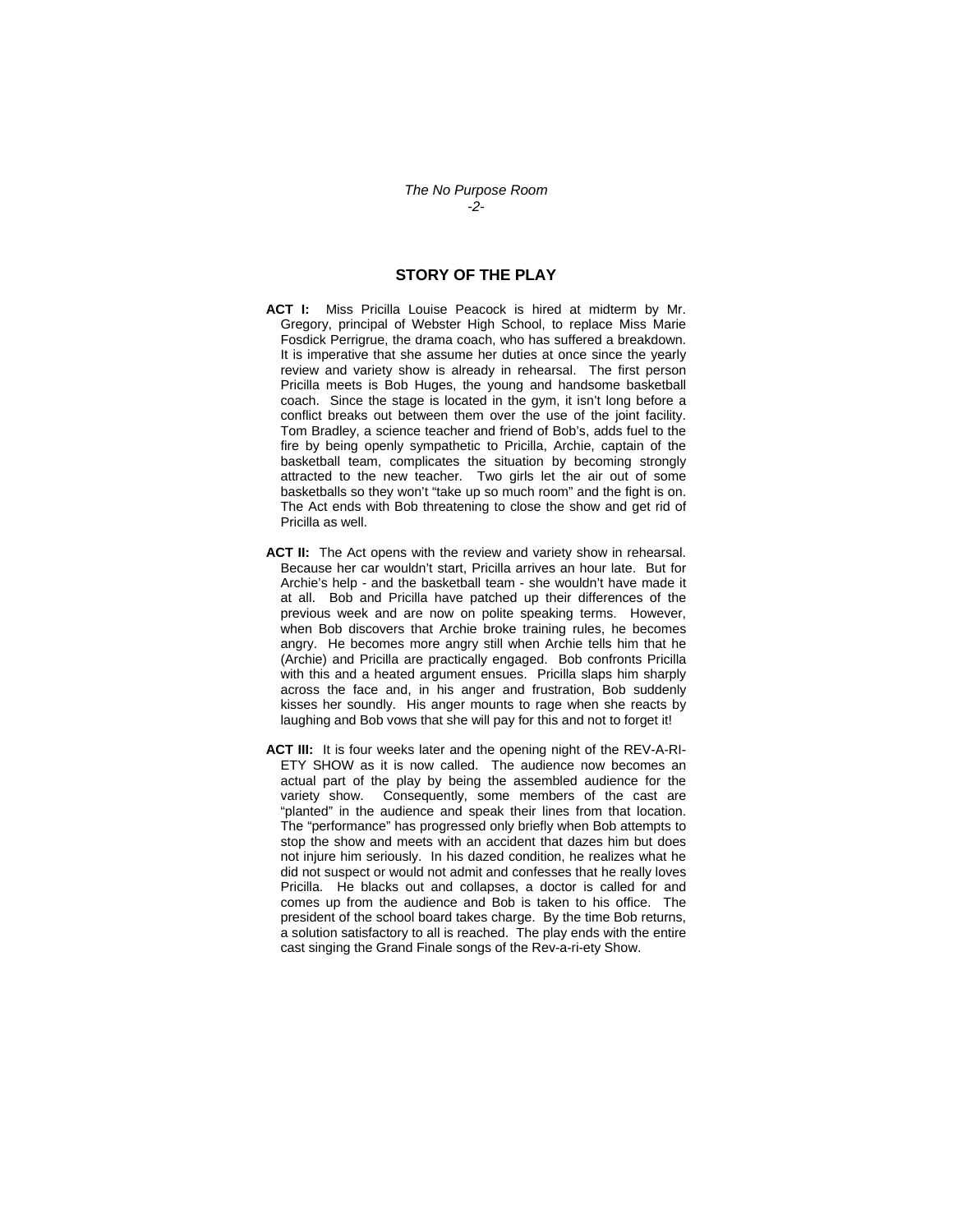## **CAST OF CHARACTERS**

#### *(6 m., 5 w., extras)*

- **TONY BEECHER:**A senior at Webster, 17 years old with dark hair and complexion. He is about 5-10 and well-built but no muscle man. He is intelligent, a good student and active in many phases of school life. An extrovert type but not overbearing or arrogant, he is popular with his peers as well as the faculty.
- **MARGIE MAXWELL:** A junior 16 years old with blond hair and blue eyes. She is about 5-5*,* has a bright smile, pleasing personality and bursting with energy. She is a good student and anything but a "dumb" blond type. She dresses in the prevailing fashion but should not be sloppy.
- **MR. GREGORY:** Gregory is the principal of Webster. He is about 55 with thinning hair, a rather ruddy complexion and somewhat on the stout side. He usually wears clothes of conservative cut and color because he believes this is in keeping with his role as principal.
- **PRICILLA LOUISE PEACOCK:** Pricilla is about 24 or 25 with a beautiful complexion, green eyes and copper colored hair. She is about 5-7, extremely attractive and well-poised. She is informal and friendly and without affectation in speech or manner. She has a good sense of humor, an easy smile and a warm personality but can be firm and business-like when necessary. Her clothes are simple but stylish and she wears very little jewelry. Her whole appearance is evidence of culture and good taste.
- **BOB HUGHES:** The basketball coach at Webster, he is tall, dark and handsome in a virile way. His eyes have a bit of the Irish mischief in them and he is good-natured, informal and breezy with everyone. He is about 27 and walks with relaxed somewhat disjointed movements. His clothes fit him well but in a casual way. Because he has been extremely successful as coach, he has been catered to.
- **ARCHIE WILLIAMS:** He is the captain of the basketball team, 18 years old, a senior and very tall with large hands and feet. He stands and walks slightly stooped in an unconscious effort to minimize his height. He is a romantic by nature and tends to fantasize.At the moment be is in the poetic stage. He is wellliked by Bob who has assumed a big brother relationship with him. His teammates respect him and enjoy his confidence.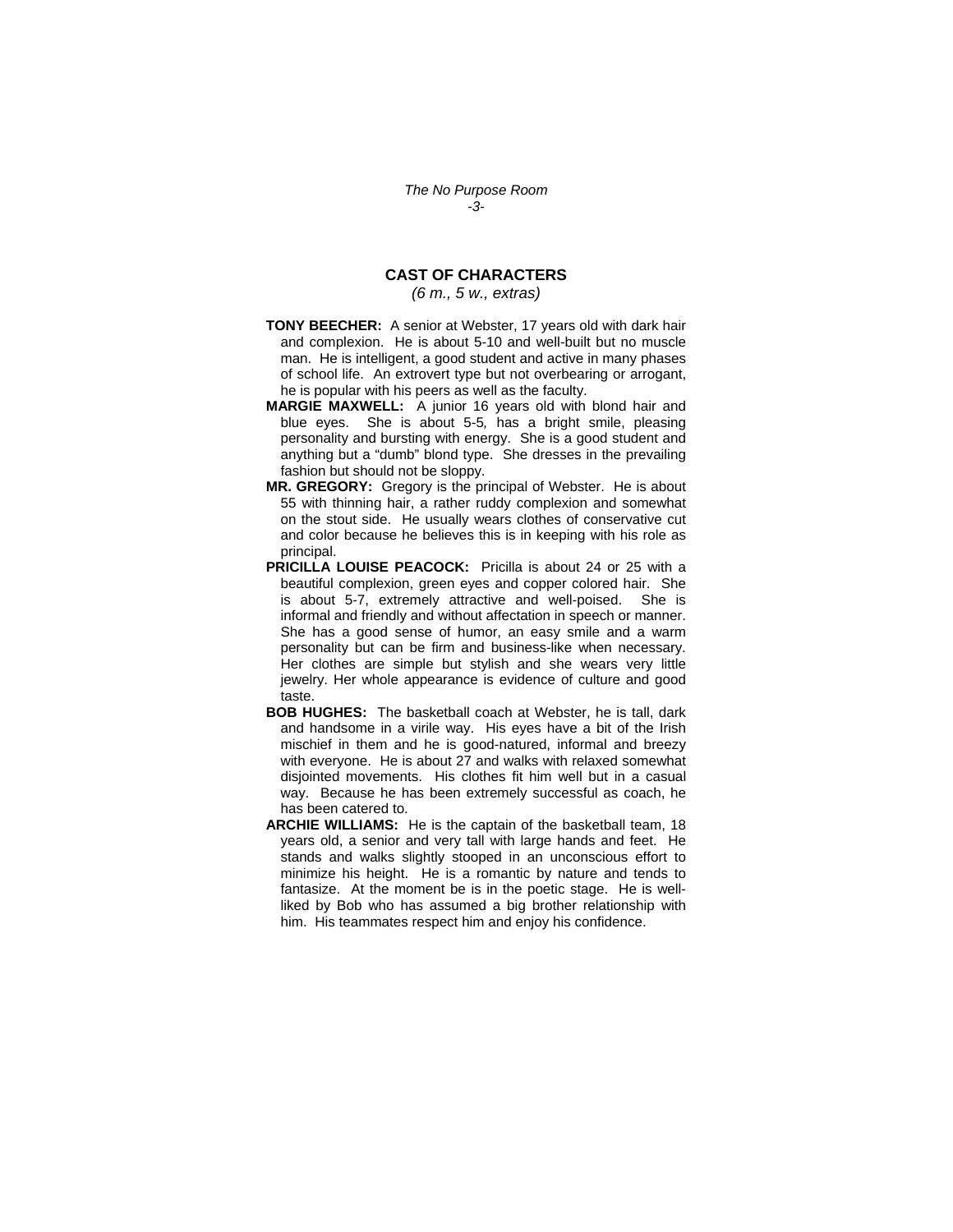*The No Purpose Room -4-* 

- **STEVE EDWARDS:** Since Steve is supposed to be a weight lifter and strong man, it is important that be look the part even though he never actually performs in that capacity. Otherwise he is a good natured, popular boy with short hair, a nice smile and friendly with all. Because of his strong build, his clothes always seem to be somewhat too small for him.
- **TOM BRADLEY:** A science teacher at Webster and a good friend of Bob's. He is light complected with short, blond curly hair, 28 years old and about 5'10"*.* He is a little on the plump side indicating that he exercises his mind more than his body.He has a ready smile and quick wit and loves to "needle" people in a friendly way. He keeps Bob from taking himself too seriously.
- **DOCTOR CRAMER:** He has white hair and a thin, wiry frame and is in his early sixties. He is cool and calm and speaks with short brisk words. He is neat but because his clothes do not fit him too well, he appears a little on the shabby side.
- **CLEM WELLS:** Clem is the president of the school board and the richest man in town. Past 65, he looks younger. He is about 5'8" and stoekily built with iron-gray hair parted on the left side. He is neat but not prim. He speaks with authority and forceful deliberation.
- **MARIE FOSDICK PERRIGRUE:** She speaks no lines but is important to the plot. She is a grand woman, close to 65 with white hair and an intelligent face. Although she is using a cane, she is not stoop shouldered or bent over. Her whole bearing and appearance are evidence of strength of character and good breeding. In spite of her recent ordeal, her face is relaxed and composed. Her dress and hair are in the latest fashion but in keeping with her age.
- **NOTE:** Except for the major speaking roles and the basketball players, the parts can be played by male or female actors. The remaining adult and teen-age characters in this play do not need specific descriptions. The director should try to choose people of contrasting appearance however. The basketball players should all be tall boys probably not less than 5'10" in height

#### **SYNOPSIS**

The action takes place on the stage and in the gym of Webster High School, located in a Midwestern city of about 12,000 inhabitants, mostly of middle class and upper middle class families. **ACT I:** Friday afternoon - about 3:30 P.M.

**ACT II:** Early evening, the following Monday.

**ACT III:** Friday evening, four weeks later - 7:30 P.M.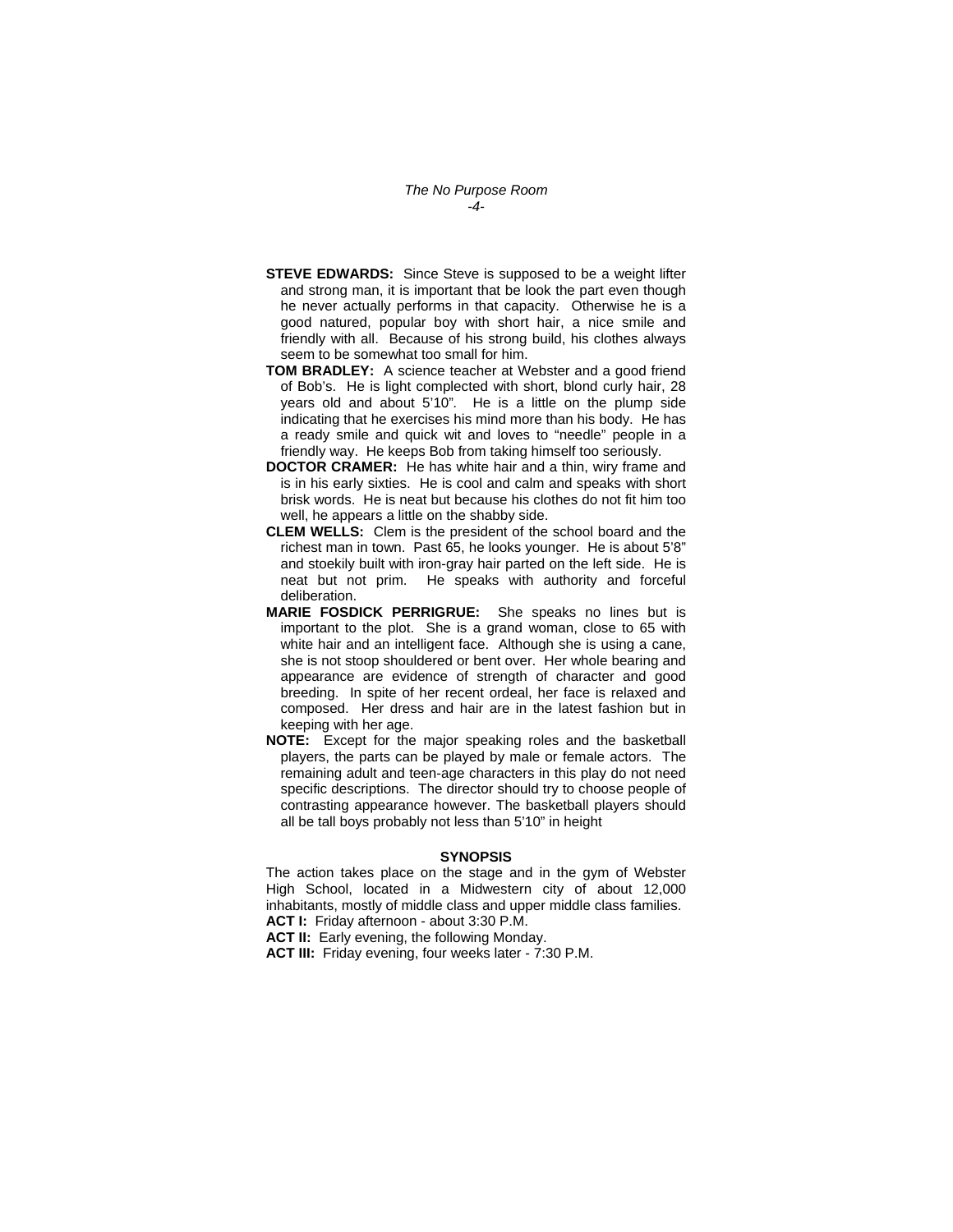#### **ACT I**

*(AT RISE: The action begins as soon as the house LIGHTS are dimmed out but without opening the curtain. TONY BEECHER and MARGIE MAXWELL rush through one of the doors at the rear of the house and run down the R aisle to see who can reach the stage first. A moment later they are followed by MR. GREGORY and MISS PRICILLA LOUISE PEACOCK, as the two teen-agers run down the aisle, Gregory calls after them to be quiet, not to run, to be careful not to trip in the dark, etc. They ad-lib with such remarks as: "Okay, we will." "We won't trip." "We've done this lots of times," and other such remarks but keep running nevertheless. TONY reaches the stage first and leaps up onto the apron. MARGIE follows by way of the steps R. Tony goes behind the curtain and immediately pokes only his head out from between them like a clown poking his head through a paper hoop. He makes all kinds of exaggerated faces and expressions. Margie crosses to him, places her full hand flat on his face and pushes him back behind the curtain.)* 

MARGIE:Open the curtain, you ham! *(HE does so, then joins MARGIE at C, where the two start to do "While Strolling Through The Park One Day" in the style and manner of the old vaudeville "song and dance" team. This is more in the way of "clowning" rather than any attempt to do anything seriously. The stage is still dark but the apron should be lighted sufficiently to tight those on the apron and the dim forms of stage props in the background. GREGORY and PRICILLA soon reach the stage and start up the steps R. Gregory is about to stop the impromptu performance but Pricilla places a hand on his arm indicating that he should let them continue for the moment.)*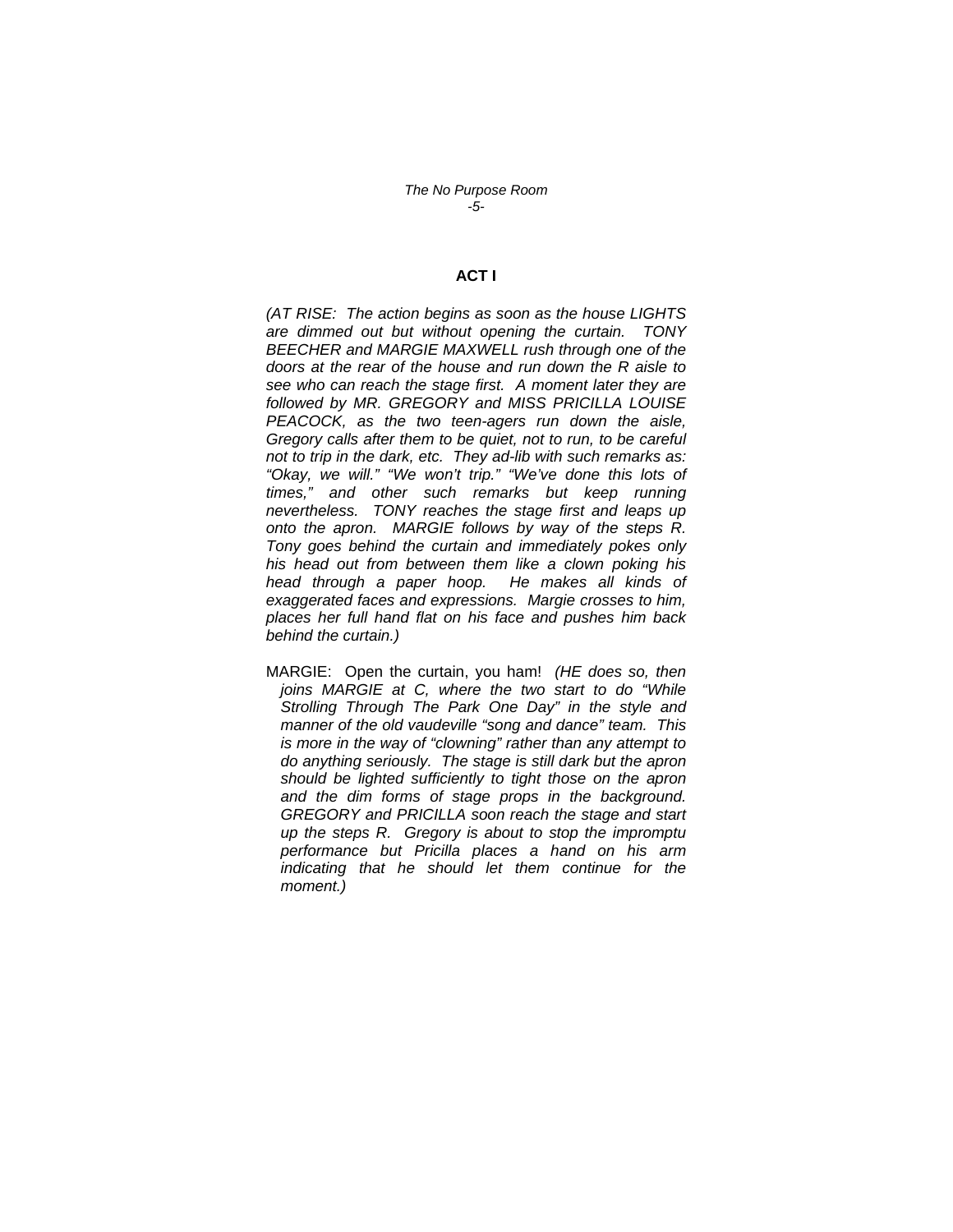GREGORY:*(As MARGIE and TONY reach C from DL.)*  Tony, turn on the lights, please. Then you and Margie may go. It will take only a minute to show Miss Peacock the stage.

TONY: Who'll put out the lights?

GREGORY: That shouldn't be too difficult.I spend half of my time putting out lights that teachers leave burning. *(TONY exits DR and turns on only the stage lights, NOT the house lights.)* 

MARGIE: But, Mr. Gregory, this is our act for the REV-A-RI-ETY SHOW and we'd like to do it for Miss Peacock. *(TONY re-enters and joins MARGIE.)* 

PRICILLA: What did you call it?

MARGIE: "Rev-a-ri-ety." It's a combination of the words "review" and "variety."

GREGORY: It's the annual review and variety show I was telling you about. The one Miss Perrigrue was directing when she ... a ... when she became ill.

PRICILLA:Oh, yes. *(Crossing to TONY and MARGIE.)*  Why, that's very clever. Who thought it up?

MARGIE: Tony did.

TONY: Yeah ... with a little help from my mother and dad.

MARGIE:Miss Perrigrue appointed Tony assistant director, and he's going to MC the show, too.

TONY: Knock it off .

PRICILLA:That's wonderful, Tony. And I hereby reappoint you to both. *(Turning to GREGORY.)* If I may ... ?

GREGORY:Certainly. It will serve as a liaison between the old and ... a ... the new, as it were.

MARGIE: Now can we do our act for Miss Peacock?

GREGORY: I have a 3:30 appointment. After that, if the gym is ... a ... if the auditorium is free, she may take a look at your act.

PRICILLA:Free?

GREGORY:In a school like this, Miss Peacock, the gym/ auditorium must be put to many uses.

PRICILLA:I understand. But don't you have a schedule alloting definite times to each activity?